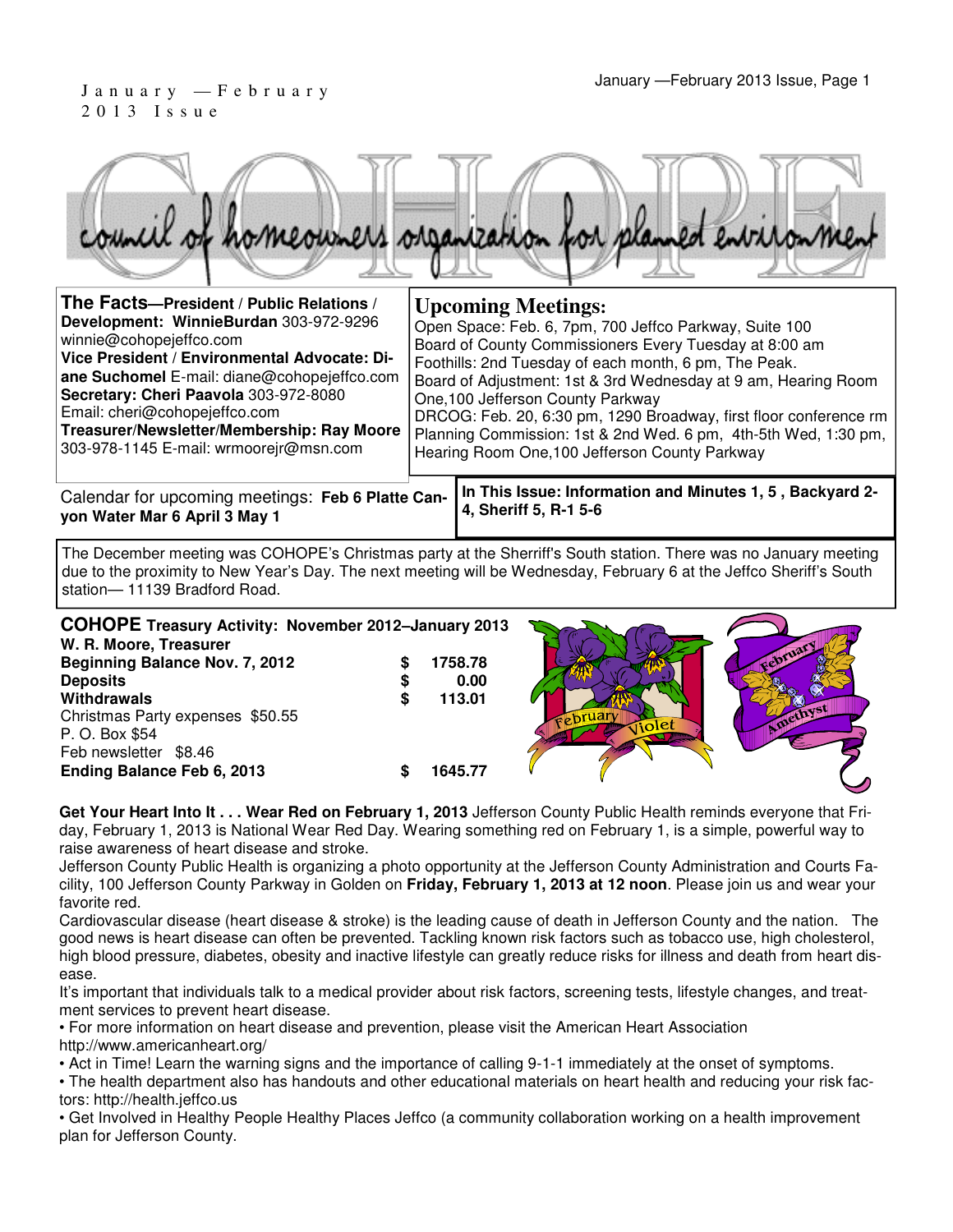# THE BACKYARD

## Columbine Knolls HOA

**Grandfathering of RVs Extended for 6 Months** In October, the CKHA Board was presented with a petition asking for the Board to extend the grandfathering of registered RVs for a minimum of one year in order to allow for more time for the covenants to be amended. At the November meeting, the Board voted to extend the grandfathering of registered RVs for 6 months (until the end of July 2013). The extension allows for the neighborhood and the CKHA Board to continue to solicit input, specifically through the special January meeting on RVs that is scheduled for 6:00 p.m. on January 8th (see the separate article). Note that this extension is **only applicable** to existing grandfathered RVs; the covenants remain in effect for all homeowners that did not register their RV during the grandfathering process five years ago.

## **Columbine Knolls South II REVIEW**

From **President's Corner** Happy New Year to everyone from the Columbine Knolls South II Board of Directors! We hope that 2013 will be filled with new possibilities and good fortune. The CKSII Board of Director's have been busy working on community projects throughout this past year. Here are a few highlights: Jane Schaefer and Tom Tellshow were elected as new members of the HOA Board of Directors; Continued enforcement of the CKSII HOA Covenants through the Association's property manager and attorney; Successful collection of legal fee repayments of \$6383.60; ACC Committee reviewed and approved over 80 requests for improvements within our community; Regular communication to community members through the monthly news-letter. The Review and website at **www.cksii.org:** Managed the CKSII Membership Approved 2012 Budget; Supported the Social Committee that planned and implemented the Annual Picnic in the Park & Holiday Hayride; Recruited a Landscape Committee who purchased, planted and maintained the gardens at the CKSII Monuments at the entry way on Chatfield and Yukon; Decorated the CKSII Monuments at Chatfield and Yukon with lights for the Holiday Season.

\The CKSII Board of Directors is comprised of volunteers who give freely of their time to improved your community by enforcing the covenants, planning improvements to property where CKSII has easements and planning a couple of fun social events for our residents. There will be two members rotating off the Board in January at the end of their terms. This could be your opportunity to make a difference right here in your community. Please consider serving on the CKSII Board of Directors. You may be surprised how many great people you will meet! If you are interested please feel free to contact me or any other Board member to discuss the opportunity. — Stephanie Haberkorn, President

### Columbine West Civic Association Newsletter

The holiday season is always a magical time of year. Blinking and assorted colored lights and shimmering icicles that cascaded down from the eaves of houses in Columbine West provided a bright, happy, and inviting feeling. Candy canes seemed to dance around the yards as the inflatable characters swayed in the breeze. It's as though those neighbors who decorated were opening up their homes and hearts and sharing their holiday spirit with all their neighbors so all could enjoy. The aroma of fresh baked goodies wafted through the air and some treats even made their way into neighbor's gift bags. As a famous saying goes, "It is better to give than to receive".

Driving into or out of the neighborhood at night with the entrances dressed in garland and all the houses lit up brought smiles to our faces, warmed our hearts, and made us proud to live where we do. It takes us back to our childhood memories when our imaginations ran wild with thoughts of hearing Santa and his reindeer on the roof or the anticipation of what was in those presents under the tree. And those "visions of sugarplums dancing in our heads" gave us a temporary reprieve from today's stresses of trying to make a decent living, provide for our families, and balance work and family commitments. Oh, to be young and free again!

CWCA once again sponsored the lighting contest and awarded \$50 gift certificates to 2 lucky households. Due to an early newsletter deadline that was prior to judging, winners will be announced in the February newsletter. Thank you to those who brightened our December nights and took us back in time, even if it was only for a short while.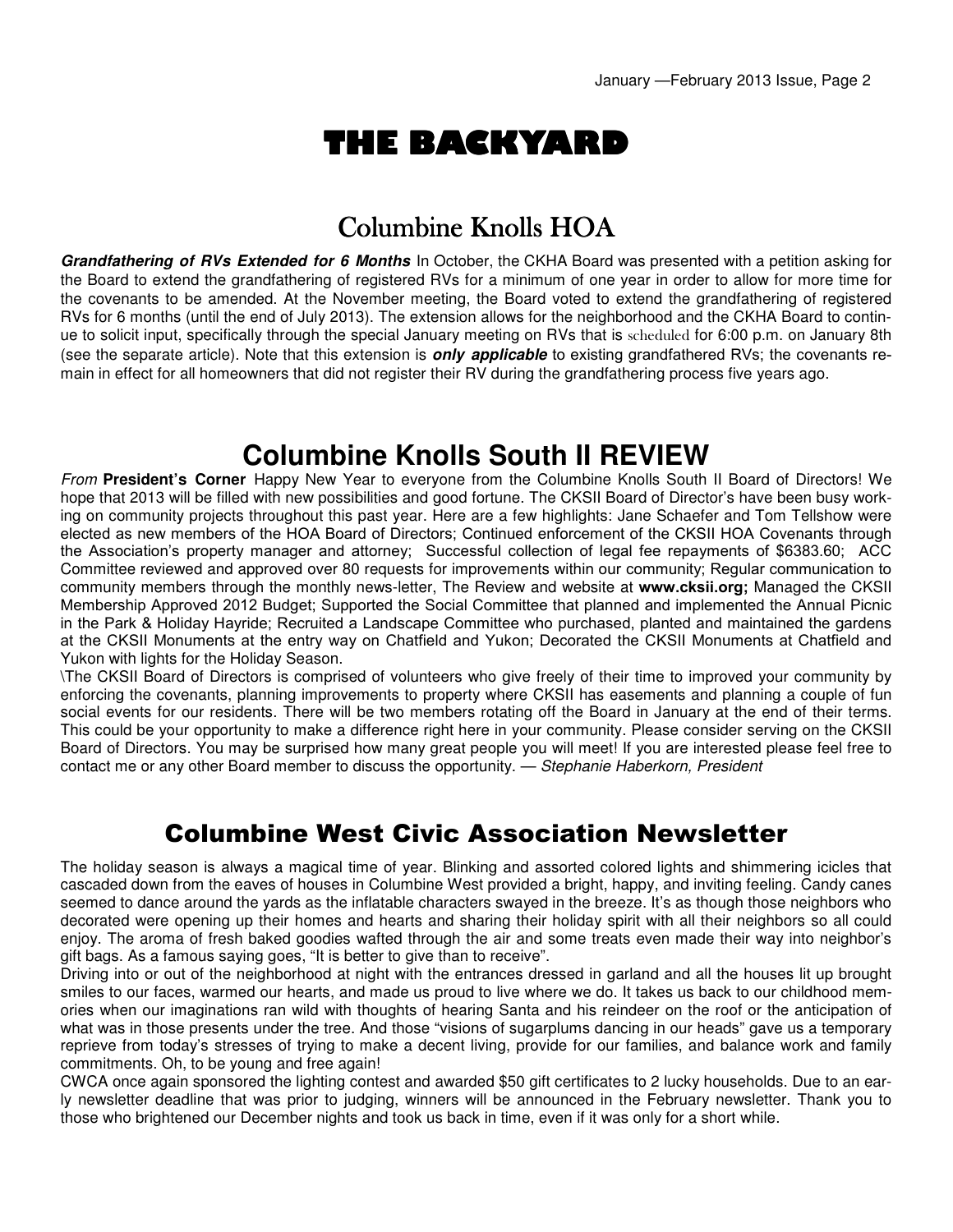## The Leawood Rapporter

From **Leawood Recreation and Park District Minutes of Dec. 12, 2012** The Board meeting was called to order at 6:40 p.m. at Leawood Elementary School by President Kyle Sargent. Members present were: Charlie Campbell, Donna Snyder, Linda Smith, Mibby Luedecke and Parks Manager, Dave Padilla.

**Treasurer's Report** –The Treasurer's Report and bills to be paid was submitted by Donna. Additional income from property taxes and ownership tax revenues was received. There is a considerable amount not yet received according to the assessment values for 2012. A check was received from Vintage Reserve for reimbursement for Colorado Scapes work on the drain. Reimbursement from Denver Water was received, but we are still working on how this has been applied to the various parks. Kyle has the information and will contact Denver Water. Bills include: insurance premium for the Colorado Special Districts, United Site Services, Horizon, Denver Water, Evergreen newspaper for budget advertisement, Waste Management for dumpster at Raccoon Park, reimbursement to Linda for business cards purchased for Dave, Dave's invoice, snow removal invoice and reimbursement to petty cash. Charlie moved to receive the Treasurer's report and pay the current bills. Linda seconded and the motion passed.

**Parks Manager Report** – Dave reported United Site Services accidently took down a tree while servicing the potty at Weaver Park. They are to get back to us on how they plan to reimburse us for the tree. Dave will follow up. Goodland Construction submitted a bid to Dave and Charlie related to replacing broken concrete at Raccoon Park and on Sheridan at Tract T. We asked Dave to have them include a pad and enclosure for the dumpster at Raccoon. Charlie moved we accept the bid, Donna seconded and the motion passed. Work will begin as the weather permits. Dave picked up the Lesco water unit from storage and watered the new trees and the trees along the parkway. Trash was picked up from all parks and put into the dumpster. Having this dumpster in the park has saved Dave a lot of time. Snow was removed on park areas that were needed.

**Old Business –** 2013 Budget, Projects – Donna presented the final version of the budget with all information included and estimated for 2013. Donna moved we adopt the 2013 budget, Charlie seconded and the motion passed. Donna sent a letter to Colorado Lottery certifying we would like to continue receiving lottery funds. Donna moved to adopt a resolution to set the mil levy at 3.730 (no change) in accordance the statutory responsibility of Special Districts budget. The motion was seconded by Mibby and was adopted without objection. Donna will file the necessary forms with Jefferson County and Colorado Division of Local Governments.

Cost saving measures will continue to be discussed regarding the need for water reduction and water saving ideas for land-scaping.

**Meetings for 2013** Wed, January 9, 2013, Leawood Elem. School, Wed, February 13, 2013, Leawood Elem. School, Wed, March 6, 2013\*\* date change, Leawood Elem. School, Wed, April 10, 2013, Leawood Elem. School **Adjournment** The meeting was adjourned at 7:40 p.m.— Linda T. Smith, Vice President and Secretary

### **Westbury**

**Congratulations-Kudos-Hats Off-Well-Done! BUSTED!** Kudos and congratulations to our neighbors and the Jefferson County Sheriff's Department! It seems that a few misguided youth find it sporting to ring doorbells and run. They've been spotted several times by neighbors, and a Jefferson County Sheriff's deputy, keeping a close eye on our Westbury neighborhood in response to a neighbor's non-emergency call, picked a couple of them up in the wee hours of Saturday, December 15th. They'll be charged both with curfew violations, and misdemeanor harassment. (It's not nice to ring doorbells at 1:30 in the morning.)

Hopefully meeting the judge, a little community service, and some long talks with their parents, will put an end to this "sport," and help them find more productive ways to spend their time. Kudos to both our deputy, and to those neighbors who kept their eyes open, gathered information, kept one another informed, and called the cops at the appropriate times. Next time you see a Jeffco Sheriff's deputy in the neighborhood, please pass along our thanks for all their help.

Remember, if anything out of the ordinary causes you even a little bit of concern, they want to hear about it. Their 24/7 non-emergency number is 303-277-0211. Of course if there's an emergency, you're strongly encouraged to dial 911 right away. Thanks for watching out for one another. That's what good neighbors do.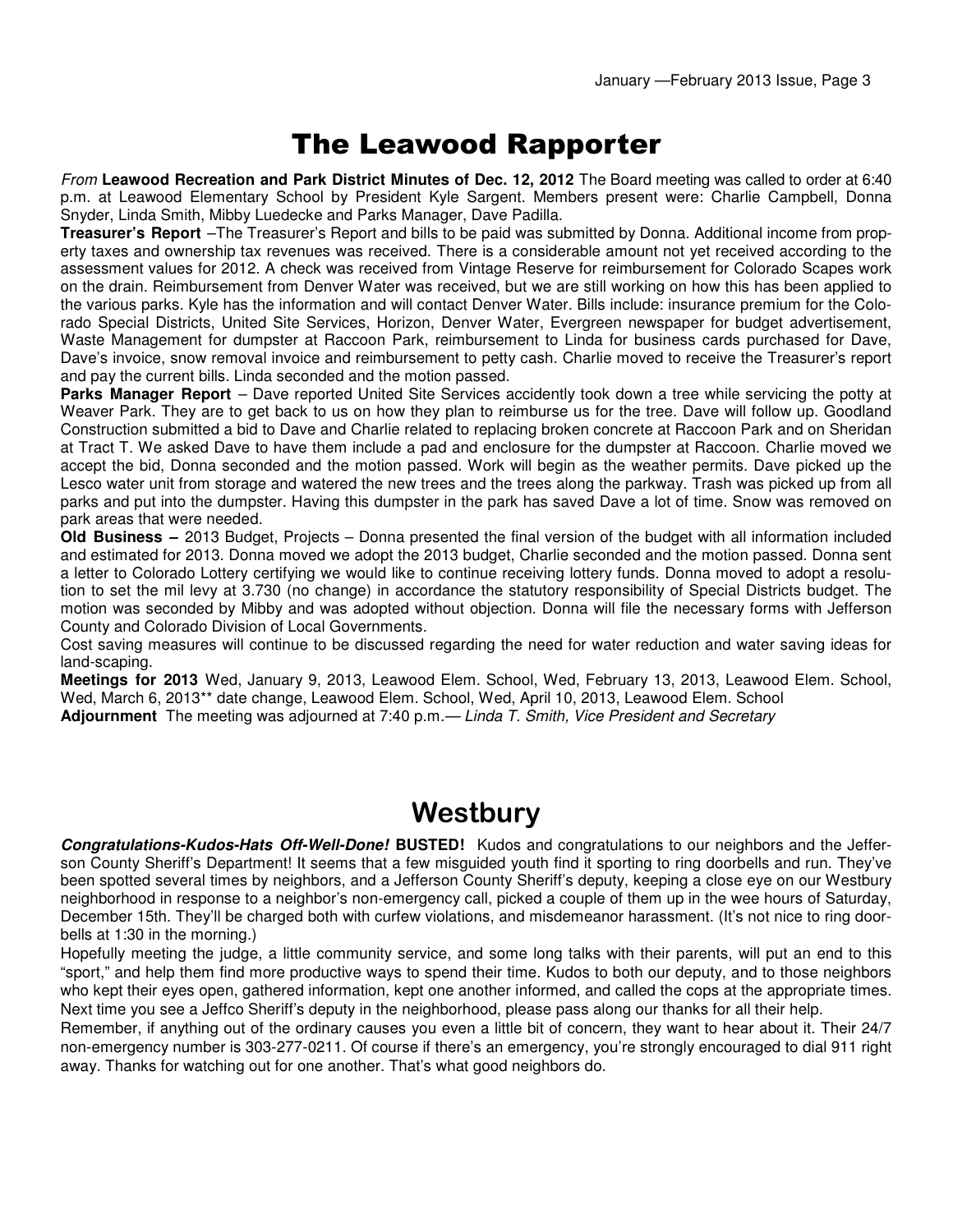# Williamsburg II News

**President's Message** Happy New Year! Welcome 2013. Our lives return to routine. The holiday décor comes down and is once again securely stored away. What often feels like one of the longest months of the year begins as the celebrations and festivities have faded away. But we did have fun last month. Most of us ate and drank too much. Many of us attended the HOA sponsored annual **Holiday Hayride**. Always nice to see neighbors gather to enjoy caroling and refreshments and visiting with Santa was an added plus for many of the kids. Thanks to all who participated. Once again, five homes in our community received recognition for their holiday decorating efforts during the annual **Holiday Lighting Event**. Congratulations to them and to all those in the neighborhood that helped make our community look so festive.

Looking ahead to the New Year, the annual **Easter Egg Hunt** will take place mid to late March. Outdoor **Movie Night**  will return in the summer. Watch for more information to come in future newsletters. Have ideas for other community events? Contact us and let us know! The Board is looking for a volunteer to fill one open seat on the Board. Please give some consideration to filling the vacancy and participating.

Williamsburg II remains a much desired community in which to live. Thank you to all who contribute, cooperate and work hard to keep it that way.

#### **WoodBourne**

**Note From the Board President** Due to the holidays, the January newsletter goes to print prior to the December Board meeting. Therefore, there is no new business to report at this time. Information from both the December and January meetings will be included in the February 2013 newsletter.

Remember that from December 1, 2012 through January 15, 2013, Waste Connections will pick up any waste / trash associated with the holidays, including holiday trees, at no cost. If you have any questions or concerns, please contact Waste Connections at 303-288-2100.

The winners of the holiday light / decorating contest will be listed in the February 2013 newsletter.

Our next Board meeting will be January 16, 2013 at 7:00 p.m. at the Clubhouse. Please contact Kim Herman with Management Specialists at 720-974-4234 with any questions. Thanks and have a great winter season!

— Carrie Kollar, President

**DA Warns Instagram Users to Consider Safety Issues** The First Judicial District Attorney's Child Sex Offender Internet Investigations (CHEEZO) Unit is warning children and adults about safety issues when using Instagram and other social networking sites.

Instagram enables users to take a photo, apply a digital filter to it, and share it on a variety of social networking services. Instagram is very popular with people using iPods, iPADs, iPhones and Android phones. Users can follow their friends, or even people they don't know, in a manner similar to Twitter.

The CHEEZO Unit has received complaints from young teens concerned about Instagram, a popular online photosharing and social networking site.

Complaints made to the DA's CHEEZO Unit concern strangers, anyone unknown to the user, leaving inappropriate comments on photos posted by teens. Many of the comments from strangers are unsuitable, sexual or graphic in nature, and may be directed specifically to the young users.

As with most social networking sites, users sign up to participate in Instagram. They are asked for a user name. Many times teenagers are using their real first and last name. There is also a field for teens to provide their cell phone numbers. This information becomes public to anyone who visits the site and provides strangers with cell phone number, another way to contact kids.

"Teenagers, and adults as well, should be very cautious when joining sites such as Instagram," warns District Attorney Pete Weir. "Consider the personal information you are posting online. This information, as well as photos, becomes public for anyone to see."

CHEEZO'S number one message for online and cell phones continues to be that if you don't know someone face-toface, you shouldn't communicate directly or indirectly with them. Teens and adults are encouraged to set privacy settings to prevent strangers from viewing your information.

Parents need to be vigilant in checking the apps on their kids' electronics to ensure they are not compromising their safety with personal information. CHEEZO encourages parents to keep an open dialogue with their kids about the sites they visit and the information they post.

For more information visit www.cheezo.org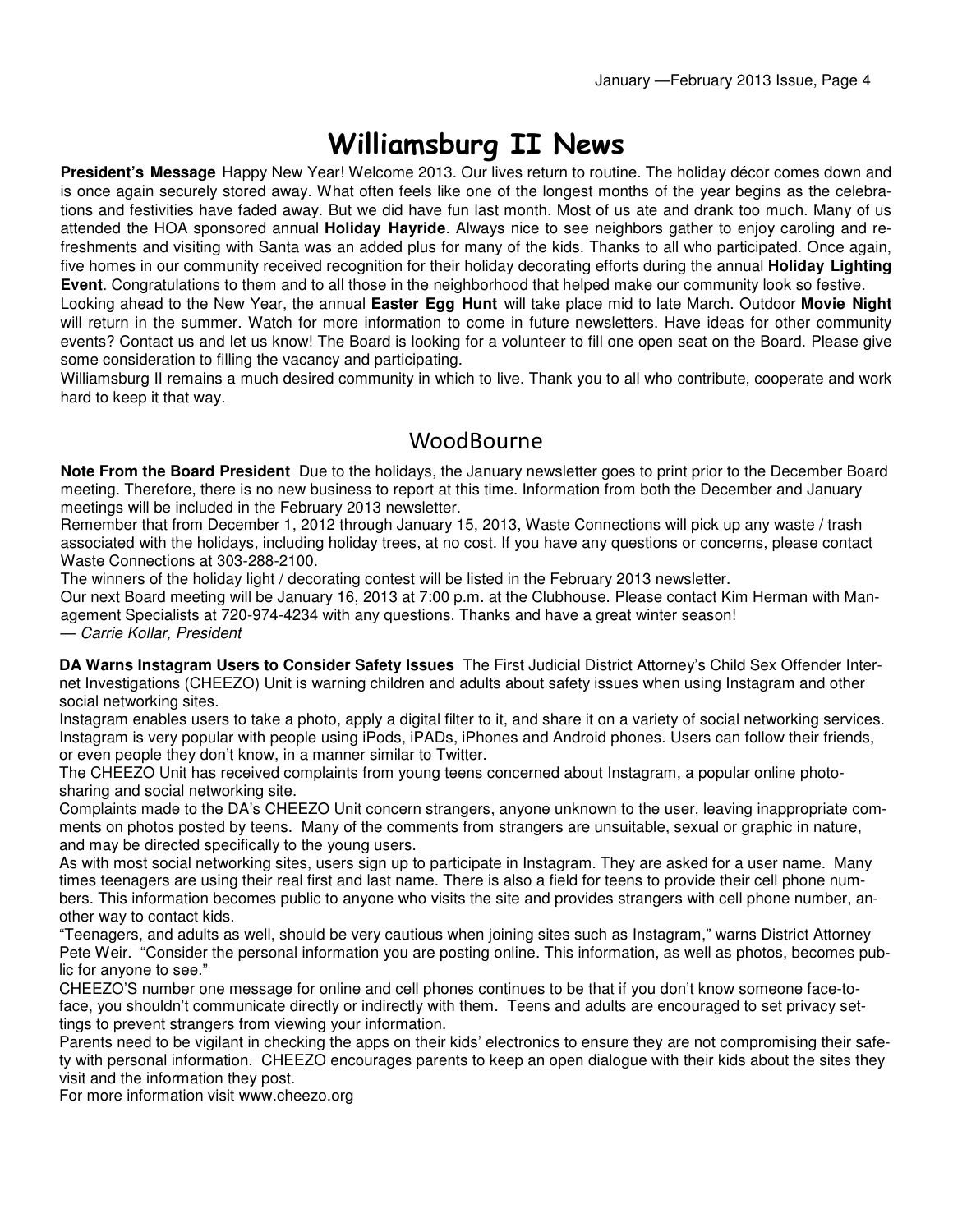**Cyberbullying: More real than you think** By Sheriff Ted Mink— These days, it can be difficult to surf the Internet without stumbling onto rude or offensive posts. Comments can range from criticism to sarcasm to downright anger. They appear to be the new no-holds-barred world of nameless, faceless, anonymous individuals who slash and burn their way through the Internet with no apparent repercussions. While many people can simply shrug off these kinds of comments as overactive emotion, or egos out of control, children, preteens and teens can be especially vulnerable.



**Sheriff Ted Mink** 

**Profile of a cyberbully** In the brave new world of social media, a cyberbully has taken hold. Take YouTube, for example, where people of all ages can put their talents on display. While the ease and accessibility of the Internet allow videos to quickly go viral, these same qualities also allow a

cyberbully to spread comments on a mass scale. Instead of receiving encouragement, people eager to share their passion receive mockery. Trolling, or throwing insulting and slanderous statements for no other reason than one's own amusement, is actually encouraged. Unlike in the real world, cyberbullies feel they can act according to their whims without societal conscience.

**Perspective of the victim** There is a great variance of age and sensitivity of users on the Internet. A young child uploading a silly YouTube video of himself rapping, for example, may receive unintended backlash. While the child may be sharing a passion for music bullies may see the video as an opportunity to be cruel. Unfortunately, the child might read these comments, which, if taken personally, can be traumatic.

Cyberbullying can be even more pervasive and unchecked because of its link to the real world. Often, online personal attacks are actually extensions of bullying at school. So the same child who is the target of cyberbullies may also be the victim of schoolyard bullies. This dual threat can compound the victim's trauma. Besides hurtful comments, cyberbullying can take the form of embarrassing photos, malicious jokes, threatening emails or texts and even computer viruses. **Law Enforcement's scope** The growing medium of the Internet is still novel in terms of the law. The difference between cyberbullying and cyberharassment is age; parties must both be underage to qualify as bullying. The seriousness of the occurrences is broken down into four main categories of threats: the kind, the frequency, the source and the nature. The kinds of threats can include lewd language, insulting or threatening a child. The frequency of the threats is determined by their increasing nature or if an outside third party becomes involved. The source of the threats is determined by your child suspecting who's bullying them, or if a stranger may be involved. Lastly, the nature of the threats may be the clearest indicator of a potential crime. These may include breaking into an account, stealing passwords, posting sexual images, sharing personal information about a minor or masquerading as a child. As the threat levels escalate a better case can be made for law enforcement to pursue.

**A solution** Only one in ten victims will inform a parent or trusted adult of abuse. Unfortunately, cyberbullying is not easy to trace. For starters, comments can be posted anonymously. Also, preteens and teens tend to fight for privacy on their phones and online. One clue to suspect a child could be the victim of cyberbullying can be a sudden change in the child's behavior.

One of the best recommendations is to offer unconditional emotional support to the child. It can be easy for adults to disregard cyberbullying and advise children not to take the comments seriously. But with the pervasiveness of technology, a child's well-being can be severely affected if adults are indifferent. Modeled after the Crime Stoppers program, Safe2Tell allows students, teachers, parents, or anyone else to anonymously call (1-877-542-SAFE) with information about a crime that has already happened, or one they fear will happen. Cyberspace can be a risky place if not navigated with some forethought. As always, the best prevention is open communication, allowing children to feel free to come to you with any questions or concerns.

Sources:National Center for Education Statistics **Dosomething.org Stopcyberbullying.org** Stopcyberbullying.org

**Jeffco Public Schools news – January, 2012 by Beverly Craddock, Communications Services, Jeffco Schools GRANT HELPS CLOSE THE LITERACY GAP** A \$25,000 grant is making it possible to close the literacy gap for some of Jeffco's most at-risk students. The New York-based Leon Lowenstein Foundation's grant will support The Jefferson Foundation's Jeffco Summer of Early Literacy (J-SEL) program at Swanson, Edgewater, Molholm and Lasley elementary schools. "We will help close persistent income-related literacy achievement gaps with these grant funds, and we are incredibly grateful," said Katie Tiernan, Jefferson Foundation's executive director. J-SEL provides six weeks of additional, quality literacy instruction to 420 low-income K-3 students each year. Results from summer 2012, the program's first year, show that students not only maintained their literacy skills over summer, but actually improved. J-SEL is partially funded through grants from the Mile High United Way Social Innovation Fund and the Salazar Family Foundation. "The Lowenstein Foundation gift puts us within \$15,000 of raising all needed funding for the 2013 J-SEL program," said Tiernan.

**JEFFCO SCHOOLS RECEIVE PATRIOTIC HONORS** Seven Jeffco schools are being honored for their pledges to patriotism. Dutch Creek, Elk Creek, Mitchell, Parmalee, Semper and Stony Creek elementary schools, along with Standley